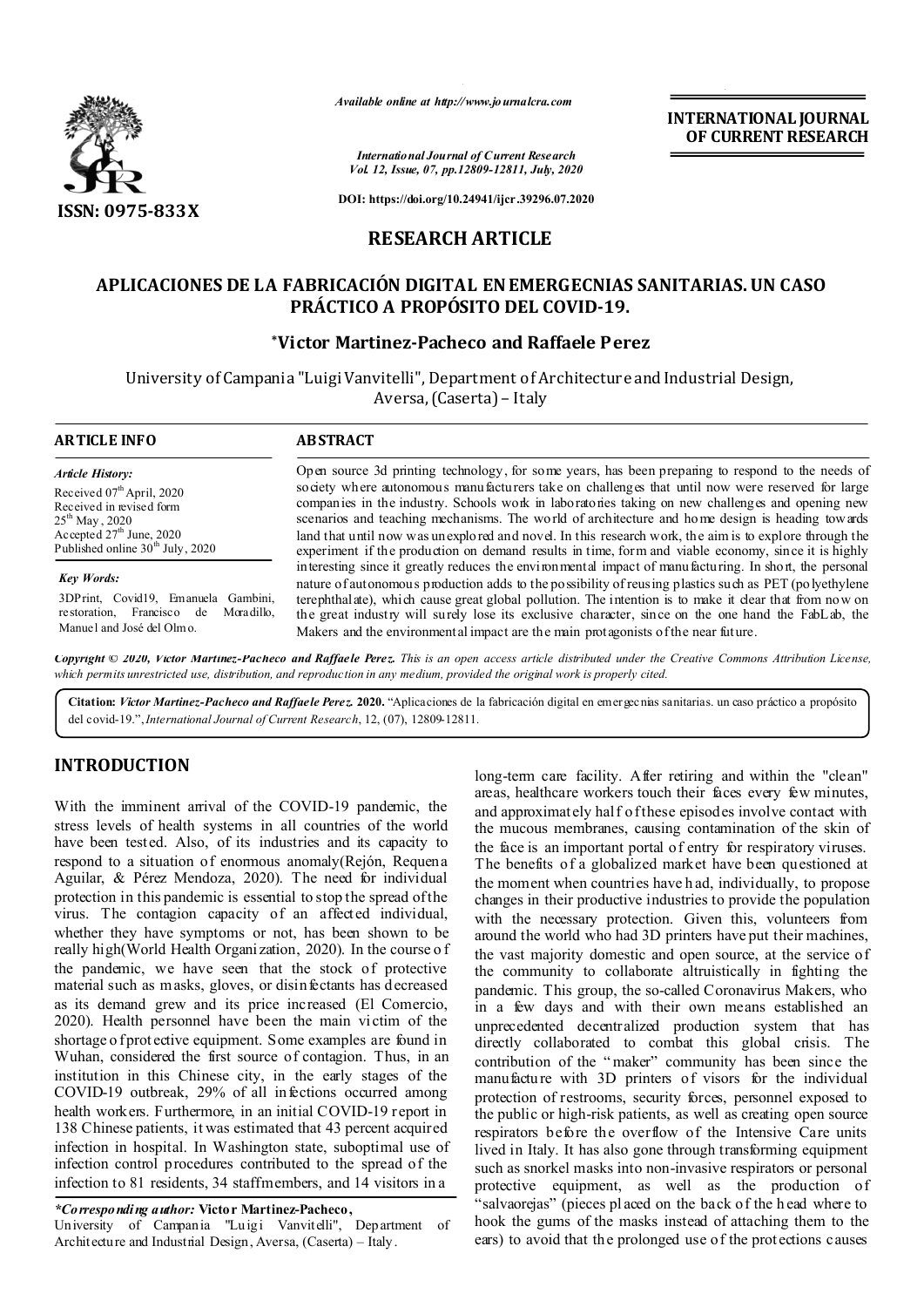injuries to the toilets who wear them. Beyond 3D printing, innumerable p roposals have been found for a similar purpose, such as the manufacture of gowns, masks or visors. It is also worth noting the contribution o f companies that have adapted their production systems or functions to the active fight against COVID19.

# **MATERIALS AND METHODS**

This article seeks to compile the main contributions of digital manufacturing in the fight against COVID-19 and its effectiveness. Although the existing literature regarding the manufacture of medical supplies to combat COVID-19 using 3D printing is limited, enormous amounts of articles have been produced since the beginning of the pandemic that address this situation. On the other hand, the Maker community and multiple " open source" collectives have developed parts, manuals and prototypes with the aim of putting knowledge into practice in an agile way. Examples of this are the Coronavirus Tech Handbook, a compendium of tools and resources for the response to the current health crisis that evolves in real time with updates from experts and volunteers (Coronavirus Tech Handbook). On the other hand, the aim is to present a practical example of the application of 3d printing in a health emergency situation framed at the level of a population of approximately 1.5 million inhabitants.

# **RESULTS**

First, according to the compiled bibliography, public health guidelines recommend the use of gloves, gowns, filter m asks, and full-face visors or glasses. Despite this, uncertainty persists regarding the role of some PPE elements, such as hoods and visors. Coverage tests reflected in the Public Health Guide o f England were observed when performing aerosol generation procedures. A colloidal solution based on brown com starch was sprayed with the volunteer's outstretched arms using 3 levels of PPE, including that recommended by Public Health England, which simulates droplet spraying. Test 1: hat, glasses, mask and gown. Test 2: hat, glasses, mask, gown and visor. Test 3: high neck full body suit and full face visor. It is observed in this case that the use of a visor only leaves the neck exposed. Instead, in Case 2 it shows that a high neck full body suit and full face visor removed skin contamination with drops in this model. The study showed that, despite complying with the Public HealWth England guide, healthcare workers remain vulnerable to drop contamination from exposed skin. To reduce SARS-CoV-2 transmission associated with droplets from exposed skin, healthcare workers require additional protection for the neck, face, and hair, such as a hooded turtleneck suit and full brim. In another recent protocol developed for pediatric endoscopies, they recommend: appropriate use o f a respirator with filtering mask (N95, N99, FFP2 / 3 or PAPR), double gloves, face protection (full visor and / or face shield), disposable gown resistant to full body water, shoe covers and hairnet. The evidence therefore shows that the use of visors in situations of aerosol generation continues to be insu fficient despite being a necessary component in personal protective equipment. Through this new production system, in the early days thousands of protective visors had been manufactured. The first models were produced in very small quantities to be donated to hospitals and to obtain first-hand possible design flaws and improve in a very short time.

This, replicated throughout the territory of Spain, allowed an agile improvement of the various models that designers created for the community. Some of these initial improvements were the reinforcement of the tie parts for the elastic fastening, the need or not to be hinged, or the incorporation o fholes so that the fog does not tarnish the transparent protectors. In a second phase of improvement, production times were optimized, going from the almost three hours required at the beginning to print a model less than 20 minutes days later. All this with the support of the medical personnel who validated each of these small modifications. Thanks to this agile production system, more than 400,000 visors, 100,000 masks, 20,000 gowns were delivered one month after the alarm in Spain (https://www.coronavirusmakers.org/). This collective, organized at a national level with more than 15,000 volunteers, is coordinated at the regional level, reaching 5,000 members in the community of M adrid or  $1,000$  members in the Region of Murcia. The subdivisions, in turn, succeed each other to organize more versatile work groups that respond to the same objectives and organization as the previous ones. This is the case of the Murcian subgroup of Coronavirus Makers Murcia of the Polytechnic University of Cartagena, where in a few days staff and students of the university, as well as businessmen and individuals joined a group of more than 50 people who in a few days produced more than 6000 Protective visors with 3D printing. Listed below are some of the major healthcare equipment and supplies where 3D printing has played a leading role during the pandemic.

**Masks:** Masks were some of the first resources to be manufactured in 3D because o f the p andemic. During the first days of the anomaly, multiple users of "the maker community" designed, shared, and printed mod els with the aim of filling in the lack of protective masks. It must be emphasi zed that th ese pieces, except that they have the necessary filters or have a special coating for this function in post-processing, do not serve as a physical barrier against the virus since the micropores generated by the FDM technology are of a diameter greater than the size o f the New Coronavirus.

Facial screens: Protective visors were the star of 3D printing as an agile method of producing sanitary material. Diverse communities and companies around the world developed and shared designs to make them increasingly agile, cheap, useful and accessible to everyone.

**Respirators and valves:** Given the shortage of s elf-contained respirators, several groups of engineers, in collaboration with different institutions and health personnel, are developing prototypes and manufacturing the di fferent parts that compose them using 3D printing (Pearce, 2020). Even adapters have been produced to create respirators and Personal Protective Equipment with adapted snorkel masks. The greatest advances in " open source" respirators in Spain have been carried out through the A.I.R.E project (for its initials in Spanish, Innovative Aid to Breathing).

# **DISCUSION**

The visors, as the main element produced in 3D during the pandemic, has proven to be an important piece in the prevention o f infections during Covid. However, the visor as a protection element is insufficient for the prevention of contagion. T here is not enough scientific literature to guarantee that visors made by 3d printing and household materials